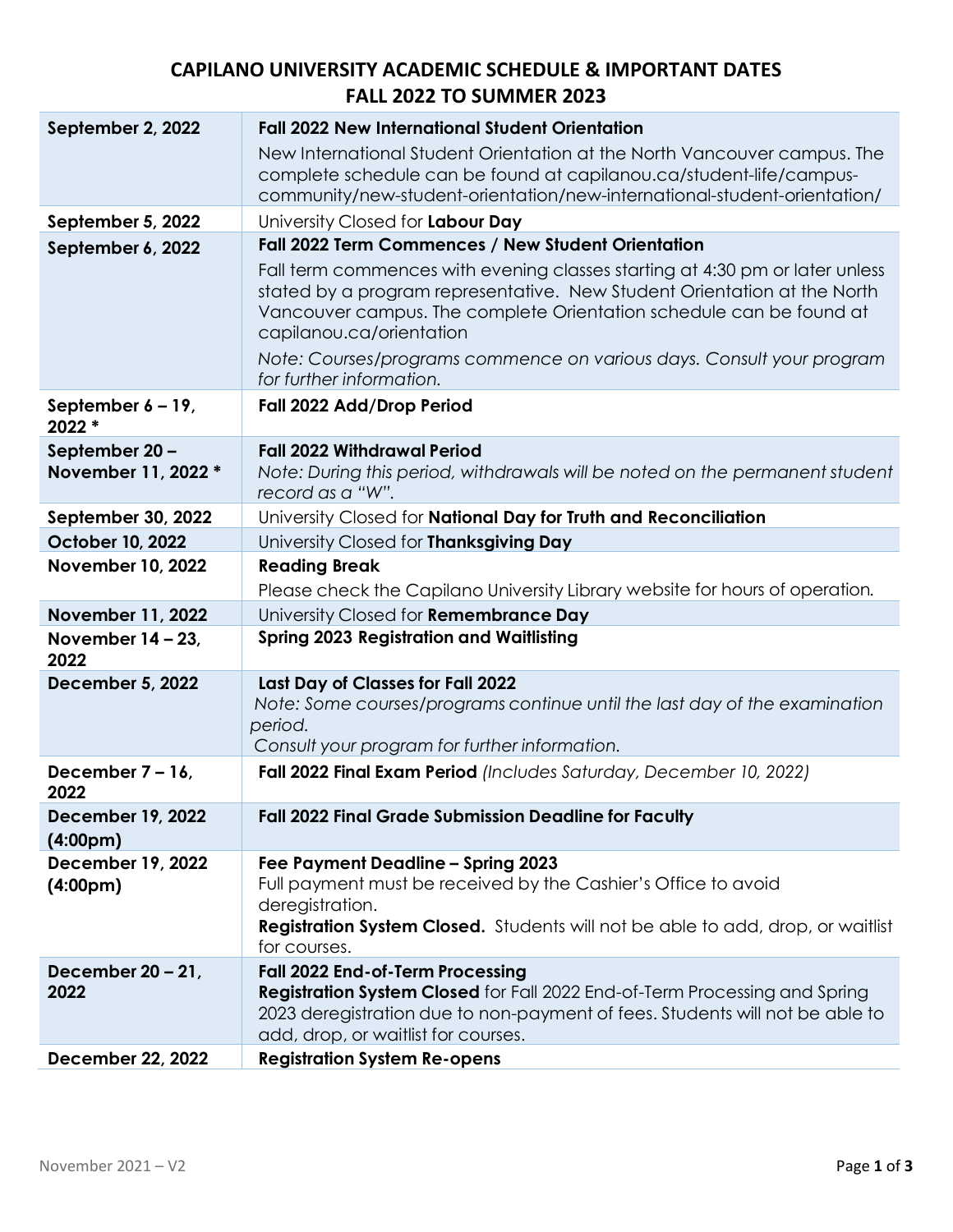## **CAPILANO UNIVERSITY ACADEMIC SCHEDULE & IMPORTANT DATES FALL 2022 TO SUMMER 2023**

|                                               | Students can add, drop, and waitlist for courses. Note: In-person registration<br>will be unavailable from December 24, 2022 to January 3, 2023 due to<br>University closure.                                                                                      |
|-----------------------------------------------|--------------------------------------------------------------------------------------------------------------------------------------------------------------------------------------------------------------------------------------------------------------------|
| December 24, 2022 -<br><b>January 2, 2023</b> | <b>University Closed</b><br>University closed December 25, 26, 27, 28, 30 and 31, 2022; and January 1,<br>2023.                                                                                                                                                    |
|                                               | December 24 and 29, 2022 closed to the public. (departments may be<br>open)                                                                                                                                                                                        |
| <b>January 4, 2023</b>                        | <b>Spring 2023 Term Commences</b><br>Note: Courses/programs commence on various days. Consult your program<br>for further<br>information.                                                                                                                          |
| January 4 - 17, 2023*                         | Spring 2023 Add/Drop Period                                                                                                                                                                                                                                        |
| January 18-<br>March 21, 2023*                | <b>Spring 2023 Withdrawal Period</b><br>Note: During this period, withdrawals will be noted on the permanent student<br>record as a "W".                                                                                                                           |
| <b>February 20, 2023</b>                      | University Closed for Family Day                                                                                                                                                                                                                                   |
| February 21 - 24, 2023                        | <b>Reading Break</b>                                                                                                                                                                                                                                               |
|                                               | Note: Please check the Capilano University Library website for hours of<br>operation.                                                                                                                                                                              |
| February 23-24, 2023                          | <b>Winter 2023 Convocation</b>                                                                                                                                                                                                                                     |
| March 6 - 10, 2023                            | <b>Summer 2023 Registration and Waitlisting</b>                                                                                                                                                                                                                    |
| April 7 - 10, 2023                            | <b>University Closed for Easter</b>                                                                                                                                                                                                                                |
|                                               | Please check the Capilano University Library website for hours of operation.                                                                                                                                                                                       |
| April 11, 2023                                | Last Day of Classes for Spring 2023<br>Note: Some courses/programs continue until the last day of the                                                                                                                                                              |
| April 13 - 21, 2023                           | examination period. Consult your program for further information.<br>Spring 2023 Final Exam Period (includes Saturday, April 15, 2023)                                                                                                                             |
| April 24, 2023<br>(4:00 <sub>pm</sub> )       | <b>Spring 2023 Final Grade Submission Deadline for Faculty</b>                                                                                                                                                                                                     |
| April 24, 2023 (4:00pm)                       | Fee Payment Deadline - Summer 2023                                                                                                                                                                                                                                 |
|                                               | <b>Registration System Closed.</b> Students will not be able to add, drop, or waitlist<br>for courses. Full payment must be received by the Cashier's Office to avoid<br>deregistration.                                                                           |
| April 25-26, 2023                             | <b>Spring 2023 Grades and End-of-Term Processing</b><br><b>Registration System Closed</b> for Spring 2023 End-of-Term processing and<br>Summer 2023 deregistration due to non-payment of fees. Students will not be<br>able to add, drop, or waitlist for courses. |
| April 27, 2023                                | <b>Registration System Re-opens</b><br>Students can add, drop, and waitlist for courses.                                                                                                                                                                           |
| May 8, 2023                                   | Summer 2023 - Full Term Commences<br><b>Summer 2023 - Session I Commences</b>                                                                                                                                                                                      |
| May 8 - 12, 2023 *                            | Summer 2023-Session I Add/Drop Period                                                                                                                                                                                                                              |